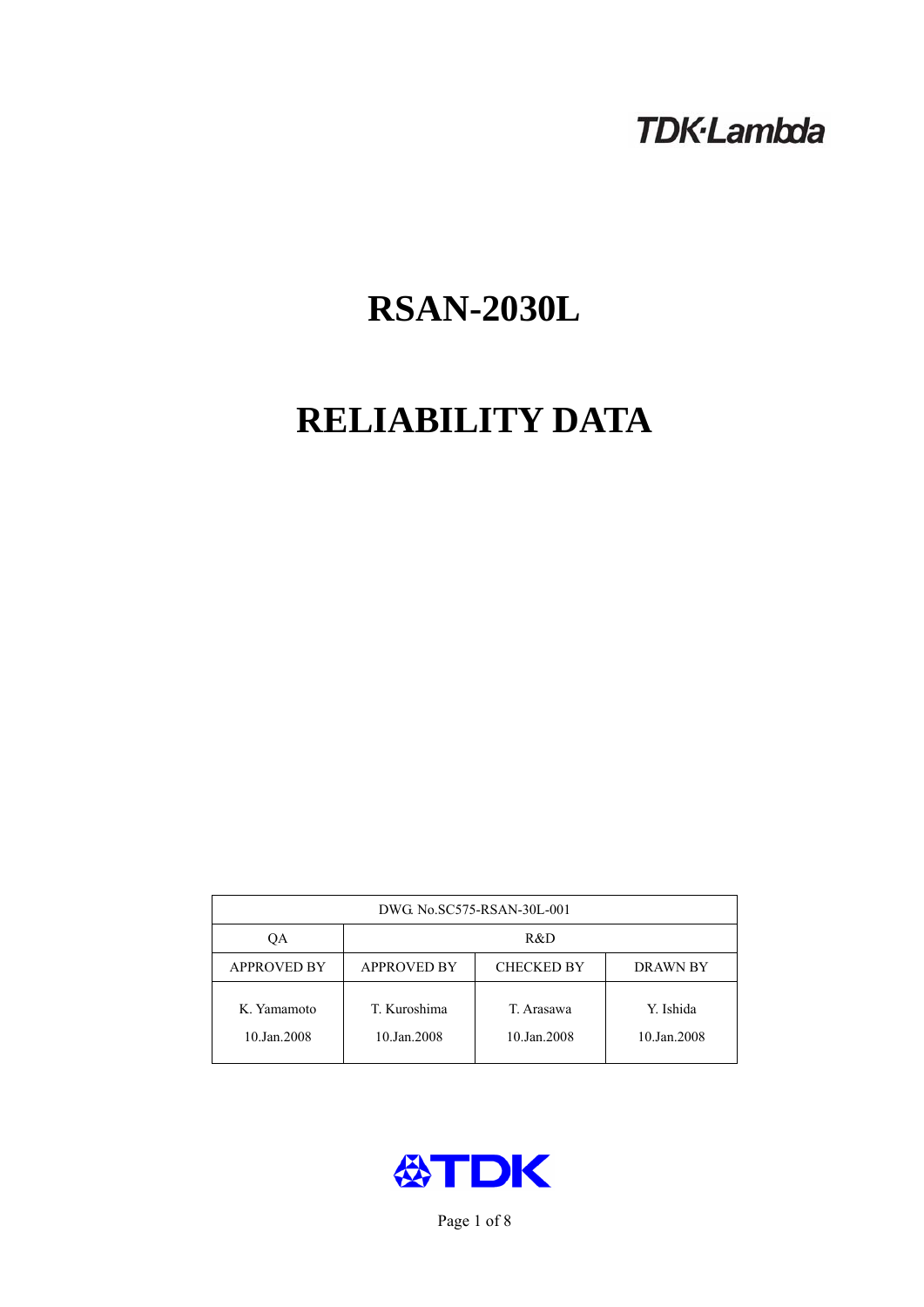#### **RSAN-2030L**

# **I N D E X**

|                                     | Page   |
|-------------------------------------|--------|
| 1. Calculated Values of MTBF        | Page-3 |
| 2. Vibration Test                   | Page-4 |
| 3. Heat Cycle Test                  | Page-5 |
| 4. Humidity Test                    | Page-6 |
| 5. High Temperature Resistance Test | Page-7 |
| 6. Low Temperature Storage Test     | Page-8 |

The following data are typical values. As all units have nearly the same characteristics, the data to be considered as ability values.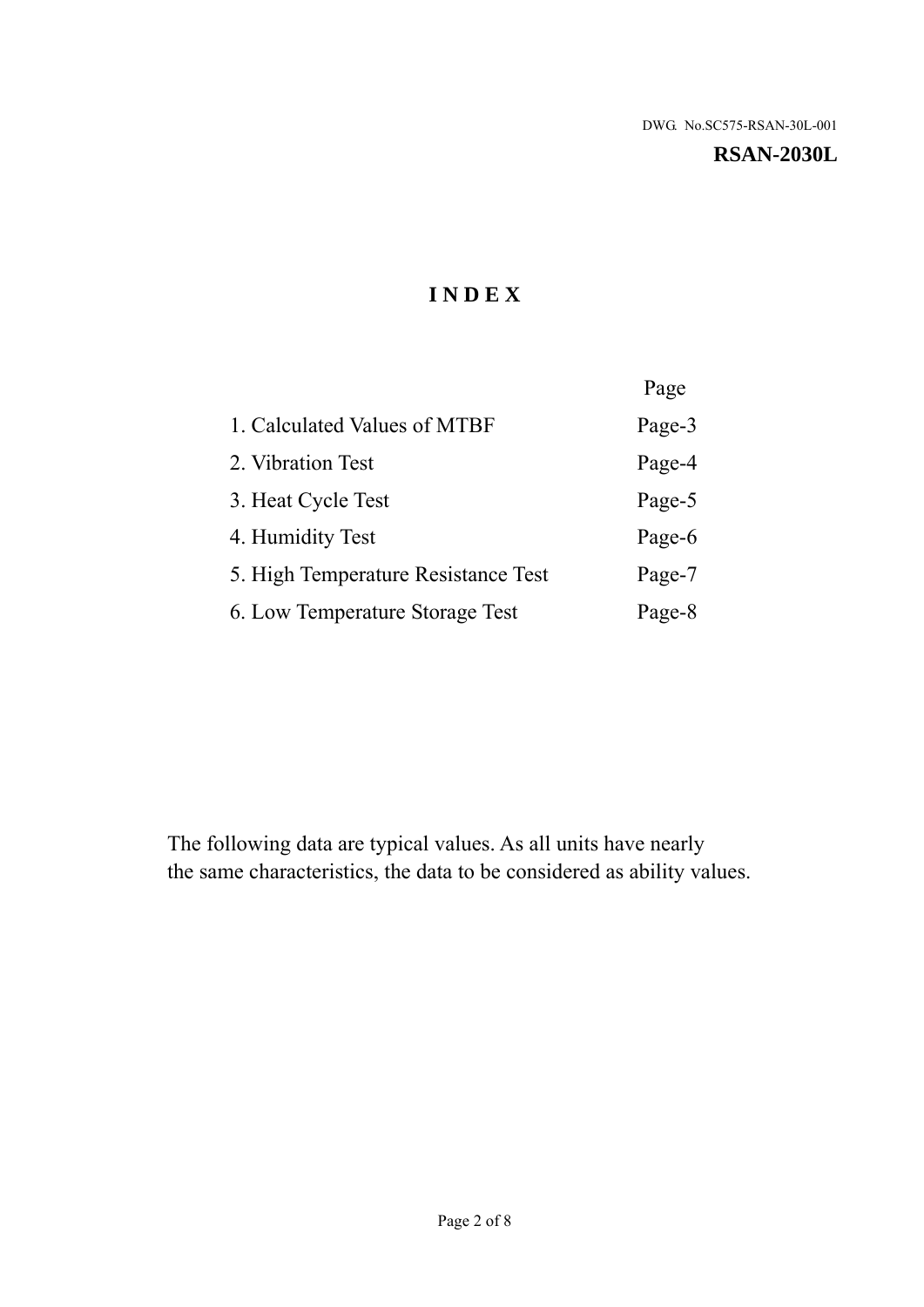#### **RSAN-2030L**

1. Calculated values of MTBF

MODEL : RSAN-2030L

(1) Calculating Method

 Calculated based on parts stress reliability projection of MIL-HDBK-217F NOTICE2.

Individual failure rates  $\lambda$  G is given to each part and MTBF is calculated by the count of each part.

$$
MIBF = \frac{1}{\lambda_{\text{equip}}} = \frac{1}{\sum_{i=1}^{n} N_i (\lambda_G \pi_Q)_i} \times 10^6 \text{ (hours)}
$$

| $\lambda$ equip | : Total equipment failure rate (Failure $/ 10^6$ Hours)                   |
|-----------------|---------------------------------------------------------------------------|
| $\lambda$ G     | : Generic failure rate for the $\hbar$ generic part                       |
|                 | (Failure/ $10^6$ Hours)                                                   |
| Ni              | : Quantity of <i>i</i> th generic part                                    |
| N               | : Number of different generic part categories                             |
| $\pi$ Q         | : Generic quality factor for the <i>i</i> th generic part ( $\pi Q = 1$ ) |

- (2) MTBF Values
	- GF : Ground, Fixed

 $MTBF = 12,162,491$  (Hours)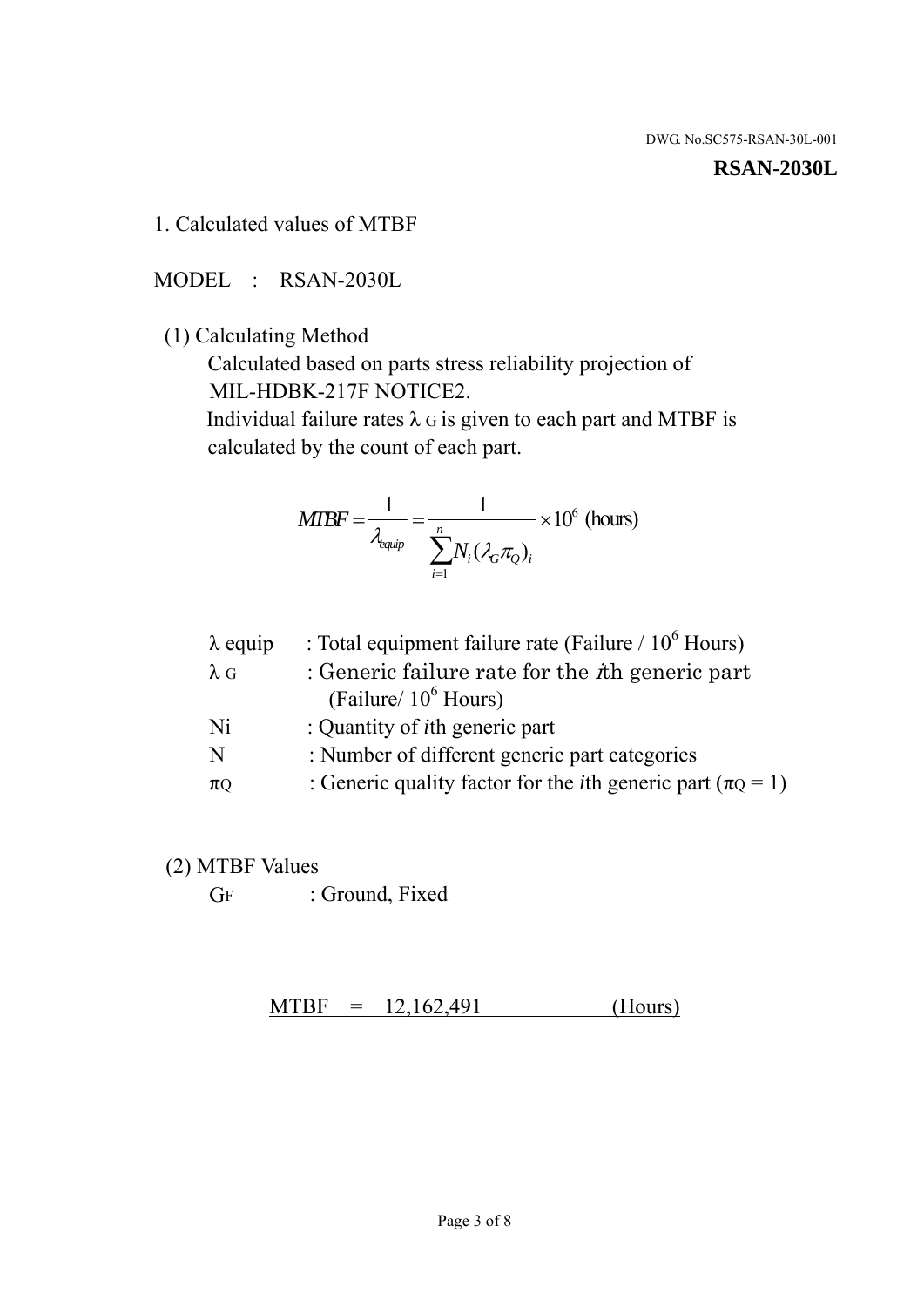#### **RSAN-2030L**

2. Vibration Test

## MODEL : RSAN-2030L (Representation Product : RSEN-2030)

- (1) Vibration Test Class Frequency Variable Endurance Test
- (2) Equipment Used Controller VS-1000-6, Vibrator 905-FN ( IMV CORP.)
- (3) The Number of D.U.T. (Device Under Test) 5 units
- (4) Test Condition
	- · Frequency : 10~55Hz
	- · Amplitude : 1.5mm, Sweep for 1 min.
	- · Dimension and times : X, Y and Z directions for 2 hours each.

# (5) Test Method

Fix the D.U.T. on the fitting-stage

# (6) Test Results

PASS

#### Typical Sample Data

| . .                           |                                                         |           |                     |                     |
|-------------------------------|---------------------------------------------------------|-----------|---------------------|---------------------|
| Check item                    | Spec.                                                   |           | <b>Before Test</b>  | After Test          |
|                               | Differential Mode: 25dBmin.                             | $0.4$ MHz | 39.72               | 40.02               |
|                               |                                                         | 30 MHz    | 58.84               | 55.92               |
| Attenuation (dB)              | Common Mode: 25dBmin.                                   | 2 MHz     | 36.32               | 36.44               |
|                               |                                                         | 30 MHz    | 38.26               | 38.08               |
| Leakage Current (mA)          | Line1<br>$1mA$ max. $(250V, 60Hz)$<br>Line <sub>2</sub> |           | 0.42                | 0.41                |
|                               |                                                         |           | 0.43                | 0.42                |
| DC Resistance $(m\Omega)$     | 6m $\Omega$ max.                                        |           | 3.84                | 3.72                |
| <b>Test Voltage</b>           | $L-L: 1768Vdc$ 60s.                                     |           | OK                  | OK.                 |
|                               | $L-E$ : 2500Vac 60s.                                    |           |                     |                     |
| Isolation Resistance ( $MQ$ ) | $100M \Omega$ min. (500Vdc 60s)                         |           | $4.1 \times 10^{6}$ | $4.3 \times 10^{6}$ |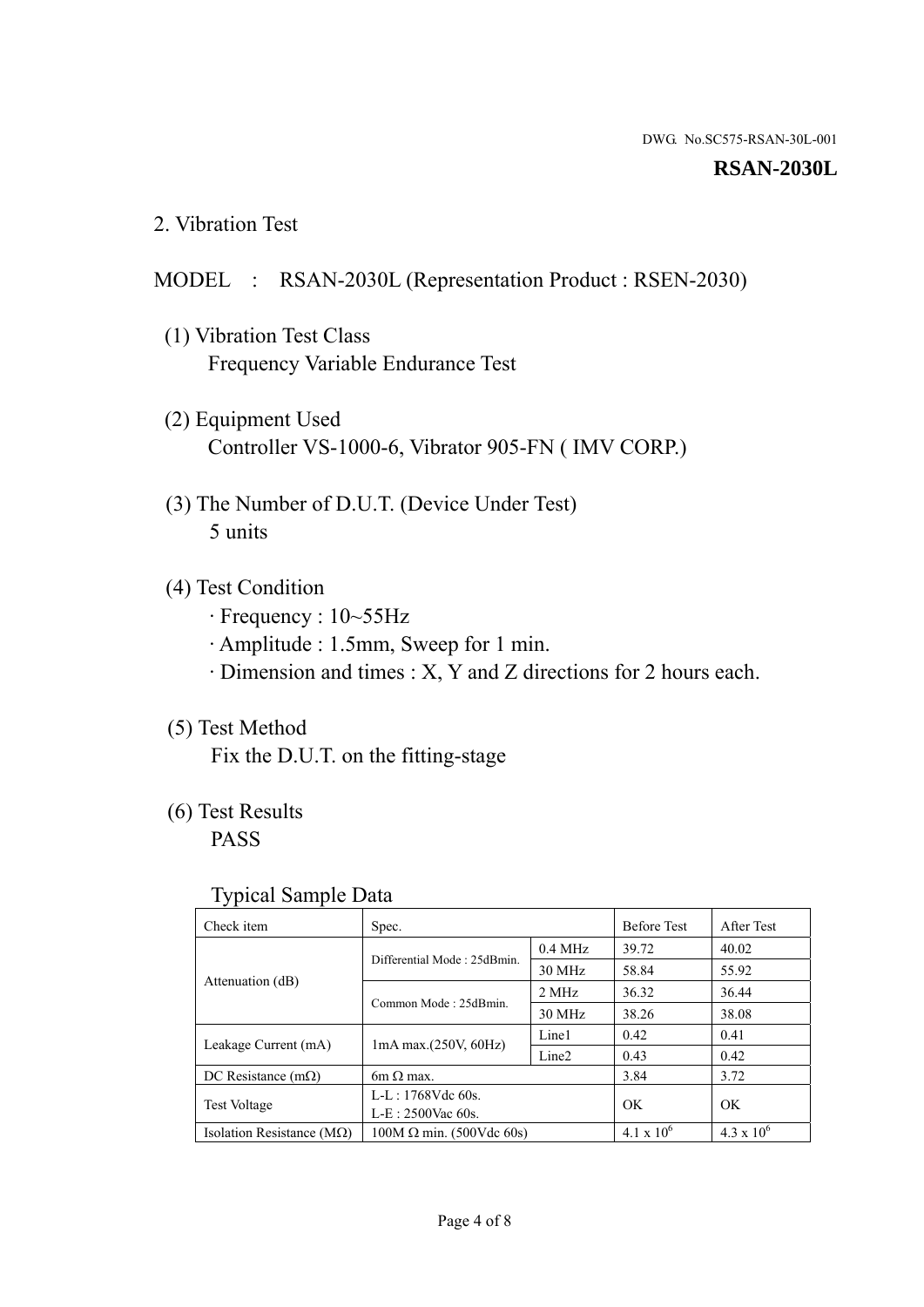3. Heat Cycle Test

# MODEL : RSAN-2030L (Representation Product : RSEN-2030)

- (1) Equipment Used TEMPERATURE CHAMBER TSA-71H-W (ESPEC CORP.)
- (2) The Number of D.U.T. (Device Under Test) 5 units
- (3) Test Conditions
	- · Ambient Temperature : -25~+85°C · Test Cycles : 100cycles



(4) Test Method

 Before the test check if there is no abnormal characteristics and put the D.U.T. in the testing chamber. Then test it in the above cycles, After the test is completed leave it for 1 hour at room temperature and check it if there is no abnormal each characteristics.

(5) Test Results

PASS

| <b>Typical Sample Data</b> |  |  |
|----------------------------|--|--|
|----------------------------|--|--|

| Check item                                                             | Spec.                           |           | <b>Before Test</b> | After Test        |
|------------------------------------------------------------------------|---------------------------------|-----------|--------------------|-------------------|
|                                                                        |                                 | $0.4$ MHz | 40.06              | 40.06             |
|                                                                        | Differential Mode: 25dBmin.     | 30 MHz    | 55.64              | 57.12             |
| Attenuation (dB)                                                       | Common Mode: 25dBmin.           | 2 MHz     | 35.40              | 36.74             |
|                                                                        |                                 | 30 MHz    | 37.70              | 37.36             |
| $1mA$ max. $(250V, 60Hz)$<br>Leakage Current (mA)                      |                                 | Line1     | 0.41               | 0.49              |
|                                                                        | Line <sub>2</sub>               | 0.42      | 0.48               |                   |
| DC Resistance $(m\Omega)$                                              | $6m \Omega$ max.                |           | 3.48               | 3.22              |
| L-L: $1768V$ de $60s$ .<br><b>Test Voltage</b><br>$L-E: 2500$ Vac 60s. |                                 |           | OK                 | OK                |
|                                                                        |                                 |           |                    |                   |
| Isolation Resistance ( $MQ$ )                                          | $100M \Omega$ min. (500Vdc 60s) |           | $9.5 \times 10^5$  | $9.4 \times 10^5$ |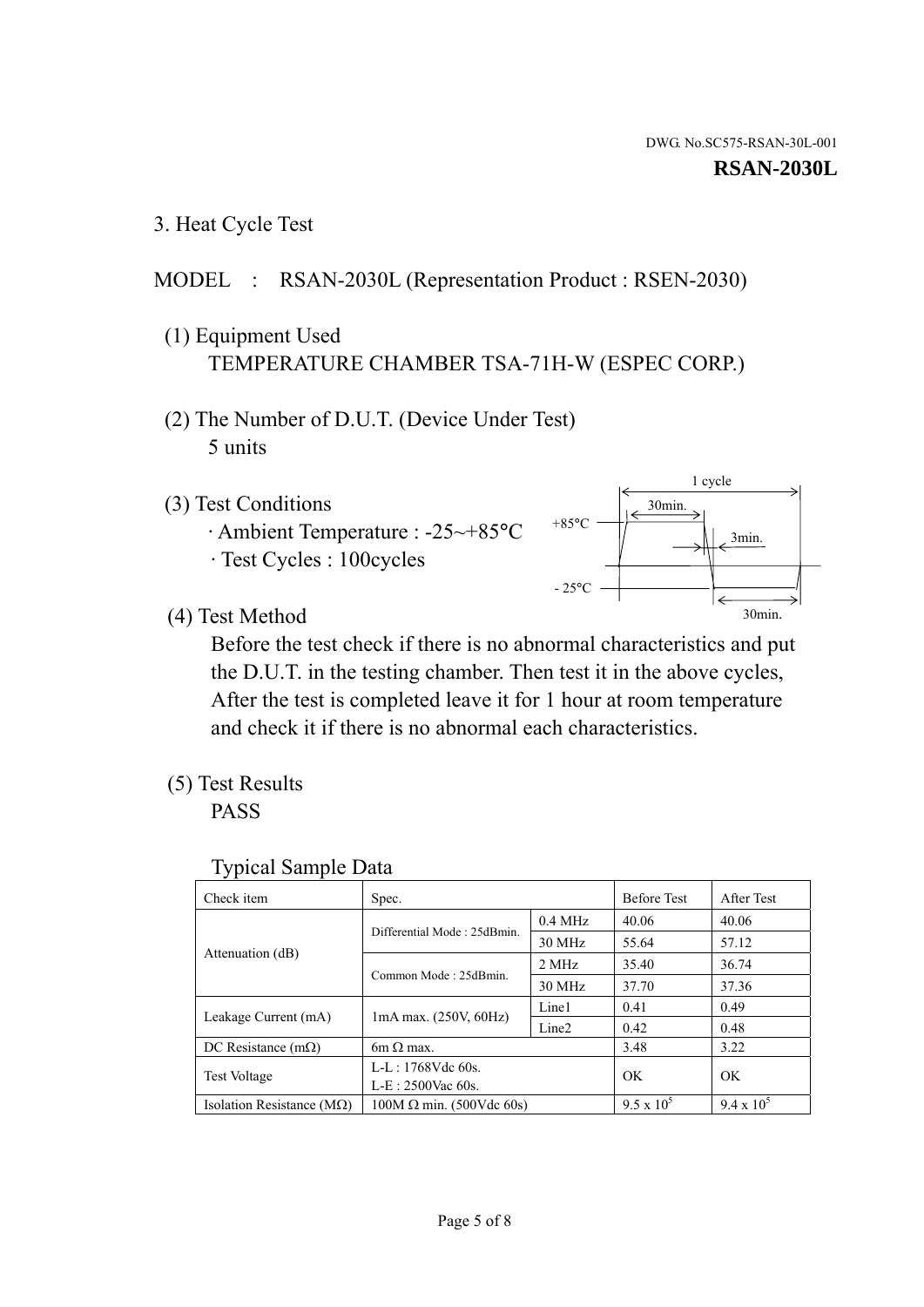4. Humidity Test

# MODEL : RSAN-2030L (Representation Product : RSEN-2030)

- (1) Equipment Used TEMP. & HUMID. CHAMBER PR-4KT (ESPEC CORP.)
- (2) The Number of D.U.T. (Device Under Test) 5 units

### (3) Test Conditions

- · Ambient Temperature : +40°C
- · Test Time : 500 hours
- · Ambient Humidity : 90~95% RH No Dewdrop

## (4) Test Method

 Before the test check if there is no abnormal characteristics and put the D.U.T. in the testing chamber. Then test it in the above conditions. After the test is completed leave it for 1 hour at room temperature and check it if there is no abnormal each characteristics.

# (5) Test Results

PASS

| . .                                |                                 |                   |                     |                     |
|------------------------------------|---------------------------------|-------------------|---------------------|---------------------|
| Check item                         | Spec.                           |                   | <b>Before Test</b>  | After Test          |
|                                    | Differential Mode: 25dBmin.     | $0.4$ MHz         | 40.92               | 39.42               |
|                                    |                                 | 30 MHz            | 57.38               | 55.62               |
| Attenuation (dB)                   | Common Mode: 25dBmin.           | 2 MHz             | 36.16               | 36.22               |
|                                    |                                 | 30 MHz            | 37.34               | 37.92               |
| Leakage Current (mA)               | $1mA$ max. $(250V, 60Hz)$       | Line1             | 0.42                | 0.41                |
|                                    |                                 | Line <sub>2</sub> | 0.42                | 0.43                |
| DC Resistance (m $\Omega$ )        | $6m \Omega$ max.                |                   | 3.62                | 3.58                |
| <b>Test Voltage</b>                | $L-L: 1768Vdc$ 60s.             |                   | OK                  | OK.                 |
|                                    | $L-E$ : 2500Vac 60s.            |                   |                     |                     |
| Isolation Resistance ( $M\Omega$ ) | $100M \Omega$ min. (500Vdc 60s) |                   | $3.6 \times 10^{6}$ | $4.5 \times 10^{6}$ |

#### Typical Sample Data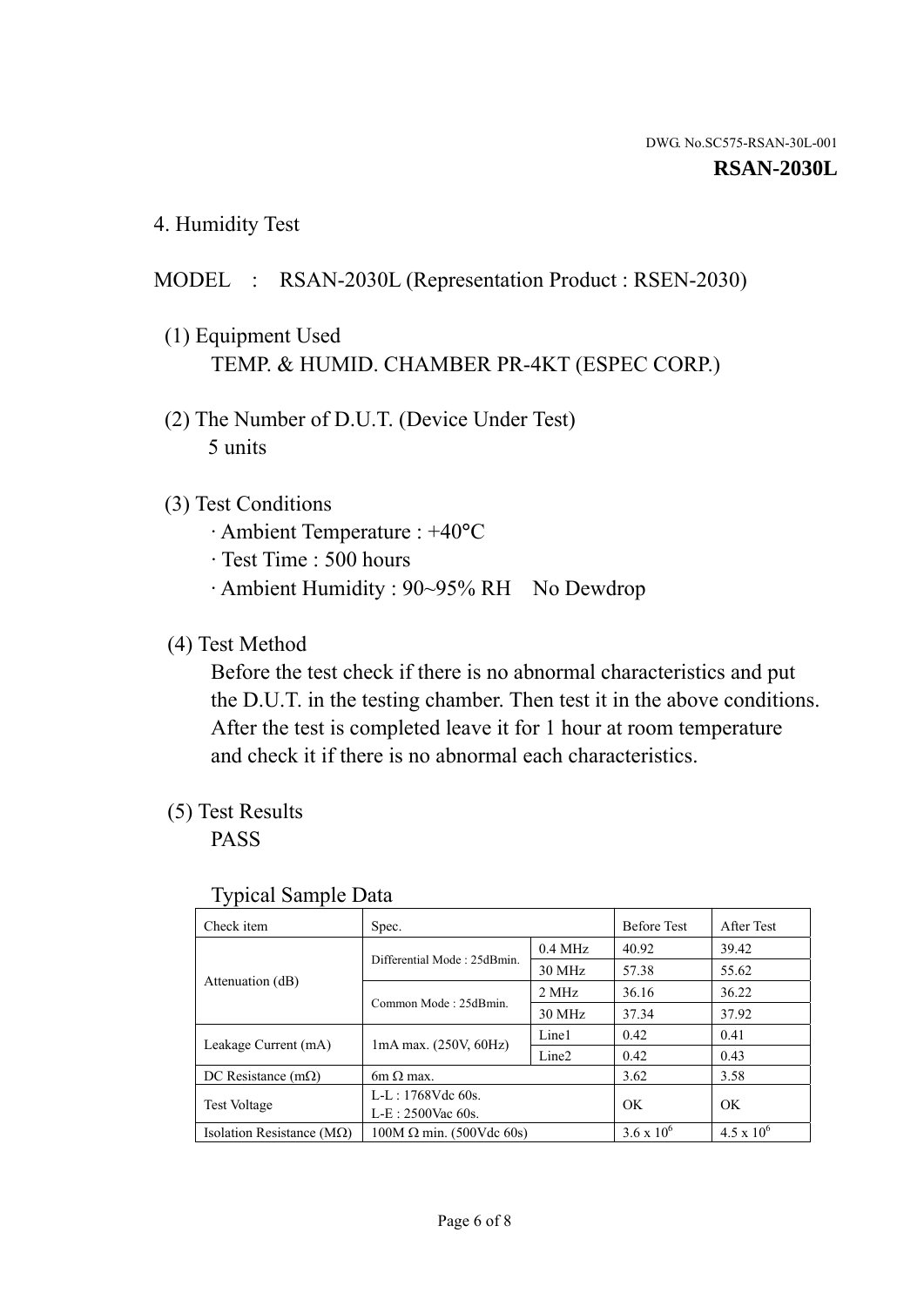5. High Temperature Resistance Test

## MODEL : RSAN-2030L (Representation Product : RSEN-2060)

- (1) Equipment Used TEMPERATURE CHAMBER PHH-300 ( ESPEC CORP.)
- (2) The Number of D.U.T. (Device Under Test) 5 units
- (3) Test Conditions
	- · Ambient Temperature : +55°C
	- · Test Time : 500 hours
	- · Operating : DC 60A
- (4) Test Method

 Before the test check if there is no abnormal characteristics and put the D.U.T. in the testing chamber. Then test it in the above conditions. After the test is completed leave it for 1 hour at room temperature and check it if there is no abnormal each characteristics.

(5) Test Results

PASS

| . .                                |                                 |                   |                     |                     |
|------------------------------------|---------------------------------|-------------------|---------------------|---------------------|
| Check item                         | Spec.                           |                   | <b>Before Test</b>  | After Test          |
|                                    | Differential Mode: 25dBmin.     | $0.2$ MHz         | 57.86               | 58.52               |
|                                    |                                 | 30 MHz            | 52.04               | 51.94               |
| Attenuation (dB)                   | Common Mode: 25dBmin.           | 2 MHz             | 35.90               | 36.04               |
|                                    |                                 | 30 MHz            | 26.60               | 27.62               |
| Leakage Current (mA)               | $1mA$ max. $(250V, 60Hz)$       | Line1             | 0.45                | 0.46                |
|                                    |                                 | Line <sub>2</sub> | 0.46                | 0.46                |
| DC Resistance $(m\Omega)$          | $3m \Omega$ max.                |                   | 2.22                | 2.24                |
| <b>Test Voltage</b>                | $L-L: 1768Vdc$ 60s.             |                   | OK                  | OK                  |
|                                    | $L-E$ : 2500Vac 60s.            |                   |                     |                     |
| Isolation Resistance ( $M\Omega$ ) | $100M \Omega$ min. (500Vdc 60s) |                   | $4.1 \times 10^{6}$ | $4.6 \times 10^{6}$ |

#### Typical Sample Data